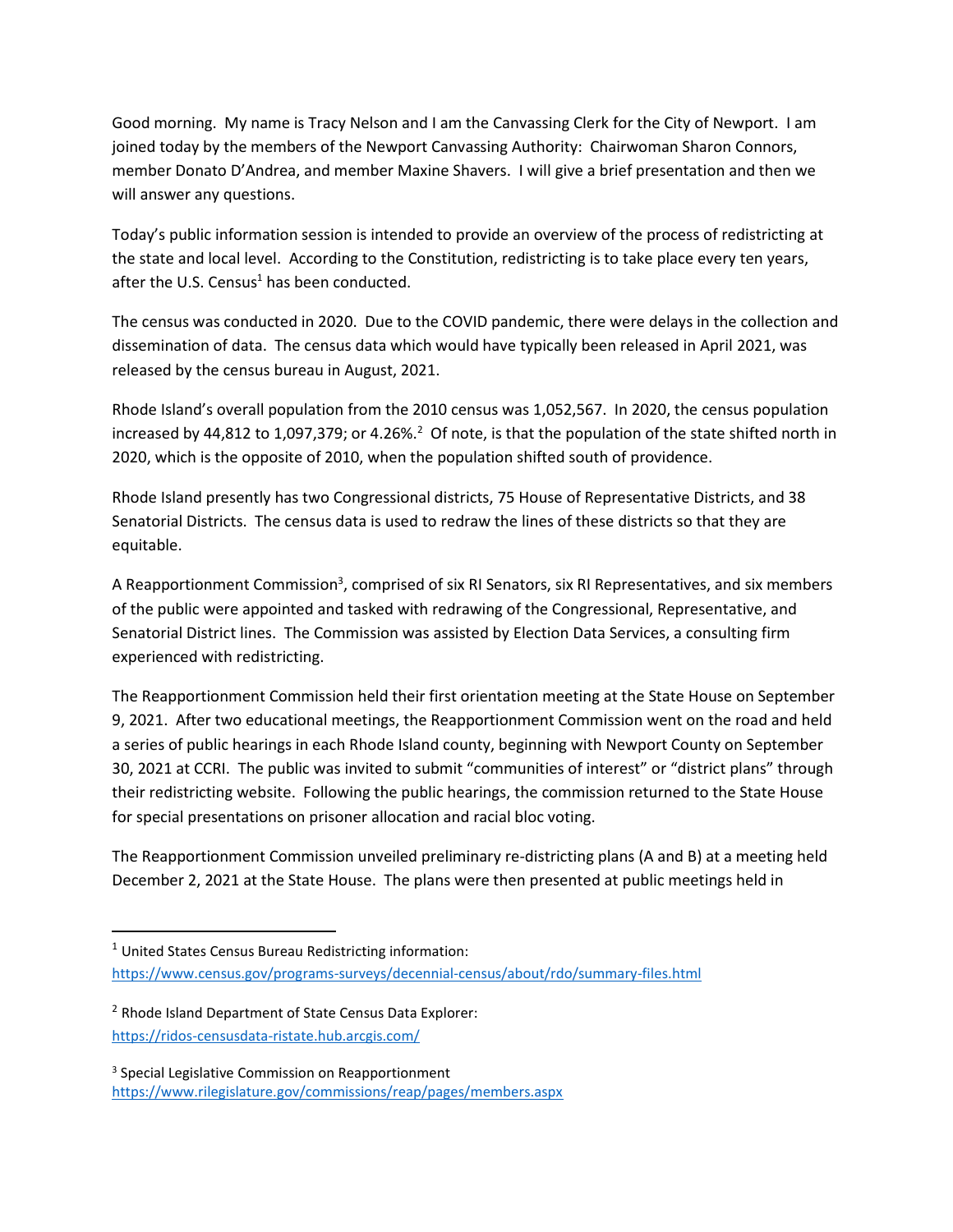Smithfield, Tiverton, and South Kingstown. All meetings of the Reapportionment Commission were recorded and are viewable on their website.<sup>4</sup>

As a result of feedback and testimony received from various groups and individuals, third and fourth sets of House and Senate District Plans (C & D) were developed.

On January 12, 2022 the Reapportionment Commission voted to approve House District Plan D, Senate District Plan D, and Congressional District Plan B. The plans will be reduced to written meets and bounds and introduced as legislation in the General Assembly. The proposed legislation can be amended by the General Assembly. Once enacted, the new Senate and Representative lines are determined and the municipalities can begin the work of redrawing their ward and precinct lines.

Newport is currently served by two House Districts (District 73 & District 75) and two Senate Districts (District 12 and District 13). The House and Senate plans, as approved and submitted to the General Assembly, do not alter the composition of the legislative representation of Newport. In fact, the map illustrations show little to no shift in Newport's legislative boundary lines.

Section 3-7 of the Newport City Charter states *"the city shall be divided into three wards for the purposes of election of City Councilors and the School Committee. Under the direction of the City Council, the ward lines shall be drawn by the Canvassing Authority in such a manner as to preserve as nearly as may be convenient, consistent with well-defined boundaries, with an equal number of residents in each ward. This shall be done in each year when the General Assembly shall re-determine the state representative districts and senatorial districts"*

The population of the City of Newport, according to the census, increased from 24,672 in 2010 to 25,163 in 2020; an increase of 491 or 1.99%. Based on a total city population of 25,163 the ideal number of residents in each ward would be 8,387.67. The acceptable margin of variation is 5% in either direction, meaning that the number of residents in each ward should range from 7,969 to 8,807. The ward populations, using the existing ward lines, were tallied by the city's GIS coordinator using the 2020 census data. They are as follows:

Ward 1: 8,378 Ward 2: 8,484 Ward 3: 8,301

On December 13, 2021 the Canvassing Department issued a request for proposals for consulting firms to redraw the ward and precinct lines of the city. On January 26, 2022 the Newport City Council awarded the contract to ARCBridge Consulting & Training Inc. ARCBridge is the same firm hired by the city in 2012, following the 2010 census. ARCBridge will be responsible for the following tasks:

- Review existing ward and precinct boundaries
- Compile and analyze the 2020 census data
- Compute ideal ward population and maximum deviation

 $\overline{a}$ 

<sup>4</sup> Rhode Island Redistricting Project: <https://www.riredistricting.org/>